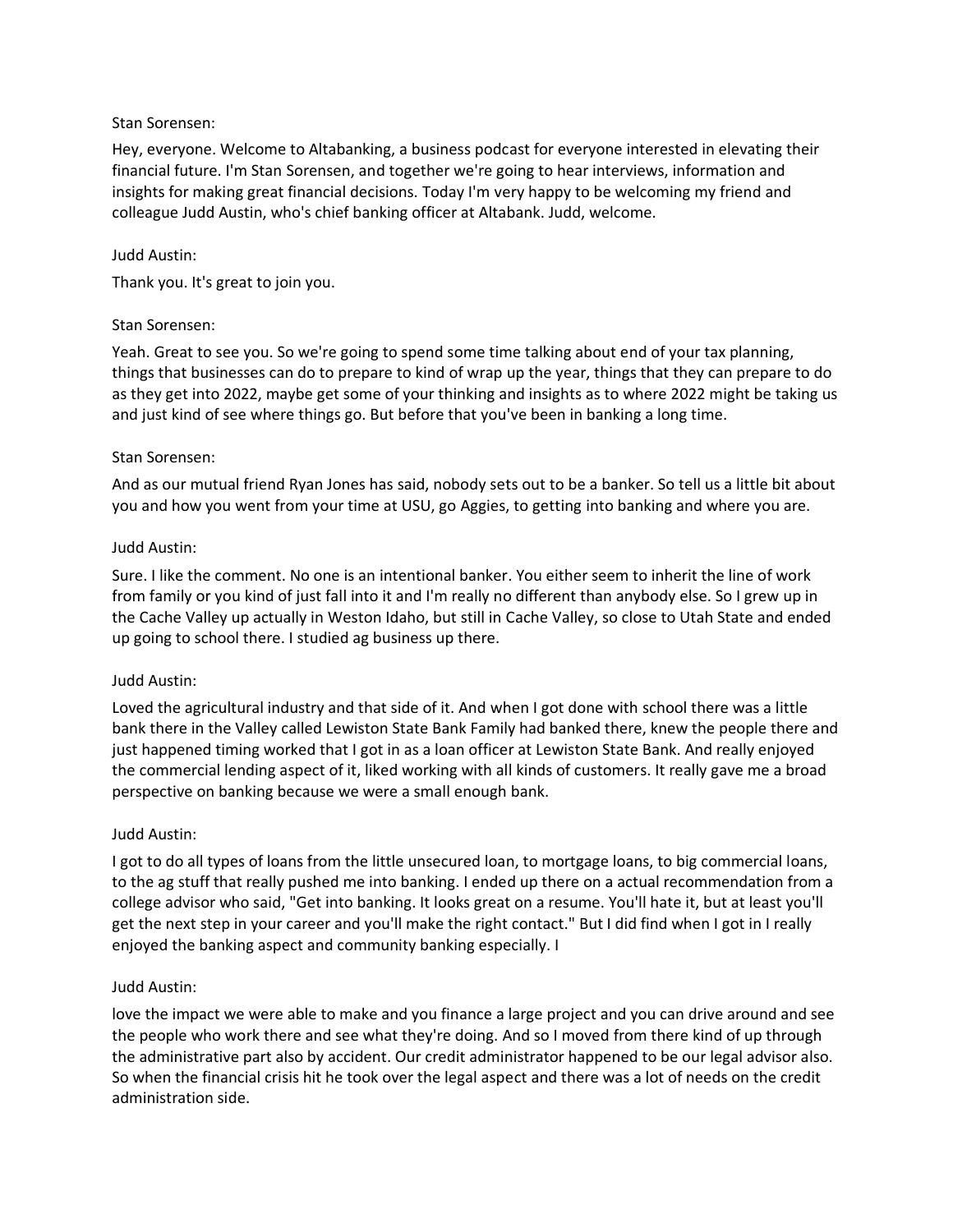So I just kind of picked up the workload and I think eventually just kind of got the title as the work came. And so with that just continued to manage on the credit side and then had the opportunity to run the Cache Valley region for the bank.

# Judd Austin:

And from there ran that for a couple of years and then I've ended up in Utah County at our headquarters in American Fork as the chief banking officer, which really means I'm over anything in the branches or the operations side. So the commercial lending, and the branches a deposit side, and then all the support staff behind that deposit operations.

#### Stan Sorensen:

Yeah. Fantastic And you're a graduate as well of the Pacific Banking School, right?

## Judd Austin:

Yeah. Pacific Coast Banking School. They call it the graduate level of banking, but it's a three year program in Seattle. We spend two weeks a year up at the University of Washington. The work is really the big projects in between, but I graduated from there in 2012. I also did some work at a commercial lending institute with another banking group.

## Judd Austin:

So the real work starts on the projects you have to do in between with reports and group projects that you do, but great opportunity to learn a variety of perspectives in banking. Also spent some time in some commercial lending training at another banking school. And that was a great opportunity as well to learn more about how the credit side worked, which has been really valuable and what I touch every day.

# Stan Sorensen:

Great. So your college advisor was right. You hate it and not in it for the long haul clearly

# Judd Austin:

Yeah. Interesting that college advisor is a bank customer and we take care of him all the time.

Stan Sorensen:

That's awesome.

Judd Austin: He's glad I've stayed in banking too.

#### Stan Sorensen:

I bet. That's great. All right. Well, so let's kind of jump in and talk a little about this past year. Obviously, it's kind of been one for the record books. We came into 2021 thinking the worst is behind us. Certainly, it wasn't anywhere near as bad as 2020, but it had its ups and downs. So as we wrap things up what are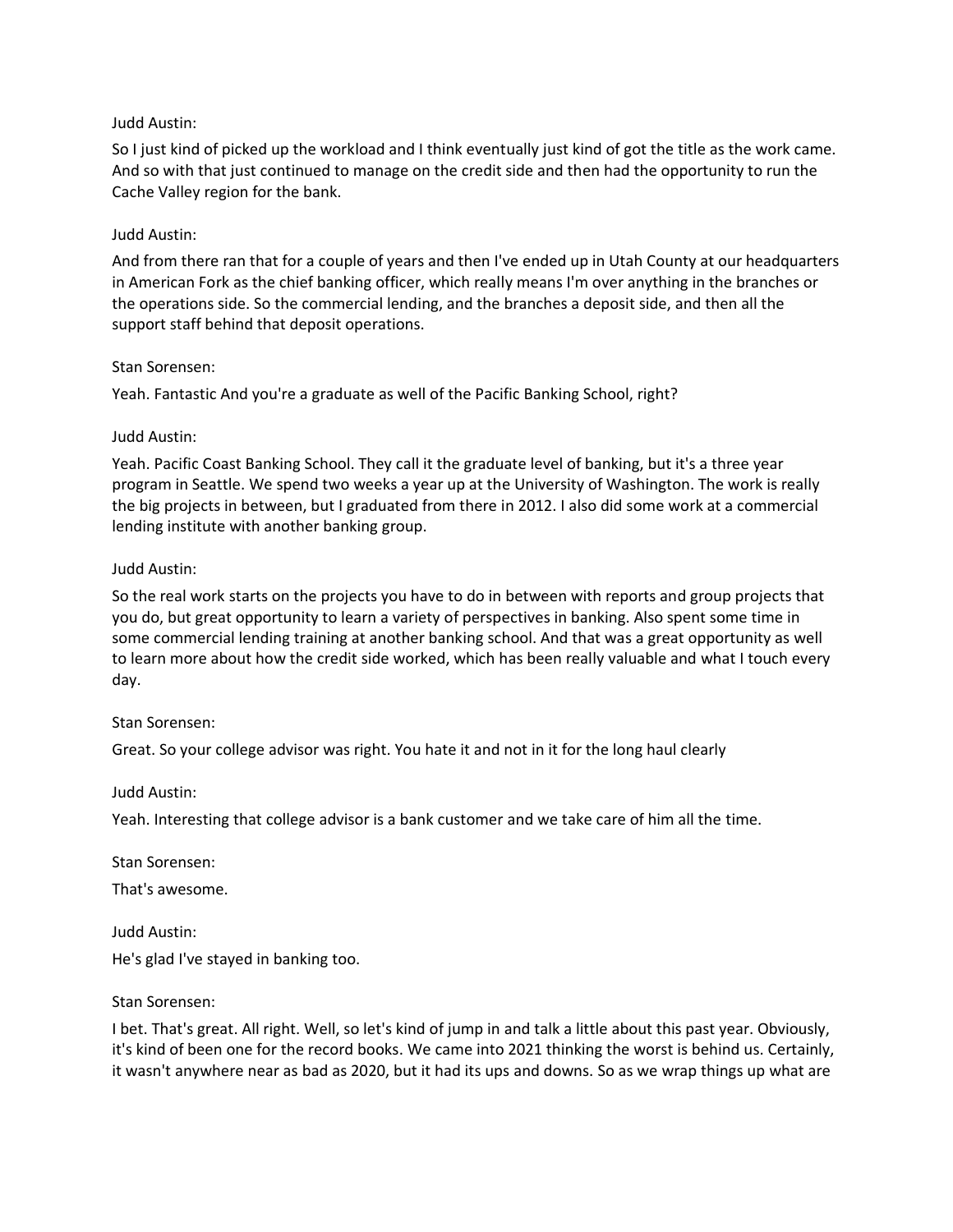some of the things that really stood out from you or stood out for you that make the year unique and that stand to have a real impact on businesses?

# Judd Austin:

Sure. I think it wouldn't be fair to call 2021 unprecedented, because it feels like a replay of some parts of 2020 too, and just what part are we replaying, but really still interesting times to be in business and the economy and what that impact is. From a business perspective we see a really disparate impact on industries. Some industries are having just record years and the economy is humming.

## Judd Austin:

We're fortunate to be in Utah, Idaho in our market footprint because we're seeing quicker recoveries and less impact from the pandemic. So that's been a real benefit to our clients, but even some industries that we've seen really take a hit like hospitality, some travel related types of industries that have really been hurt. They're dealing in a much different environment than say housing where it's gang busters and pedal to the metal going forward.

## Judd Austin:

One of the big things that stands out is just the amount of government support that was received in 2020 and that carrying over into 2021. And we saw that with the second round of PPP that hit right towards the end of 2020 and the beginning of 2021.

## Judd Austin:

So that's something that stands out of kind of a little bit back to normal, but not really as we've seen the Delta variant rise up and stall out some parts of the economy, but we've really seen that support kind of show that it's stabilized. And then the businesses that have received the benefit of some of that support making decisions on how does that impact them going forward.

# Stan Sorensen:

Yeah. And we actually did really well with helping our clients with PPP. I know as much of a headache as I know it was at first in the scramble. And I think we still have a number of clients who continue to benefit from that program as well. How should they be thinking about that money as they go into 2022?

#### Judd Austin:

Yeah. That's a great question. By now most of those funds have been used according to what the cares act stipulated they should be used, but it did build in some liquidity for businesses especially if they had some negative impact, but then recovered quickly as we've seen some industries. And so there'll be that revenue and capital planning as something that the businesses are going to have to look at of what do I do with this liquidity?

#### Judd Austin:

Do we invest it in growing? Do we hold on to it? Are we not sure if there were really to a solid foundation yet? And so there's some business decisions that'll need to be made going forward and looking at that kind of a strategic planning opportunity of how do we use this and really what does the environment that I operate in look like a year down the road?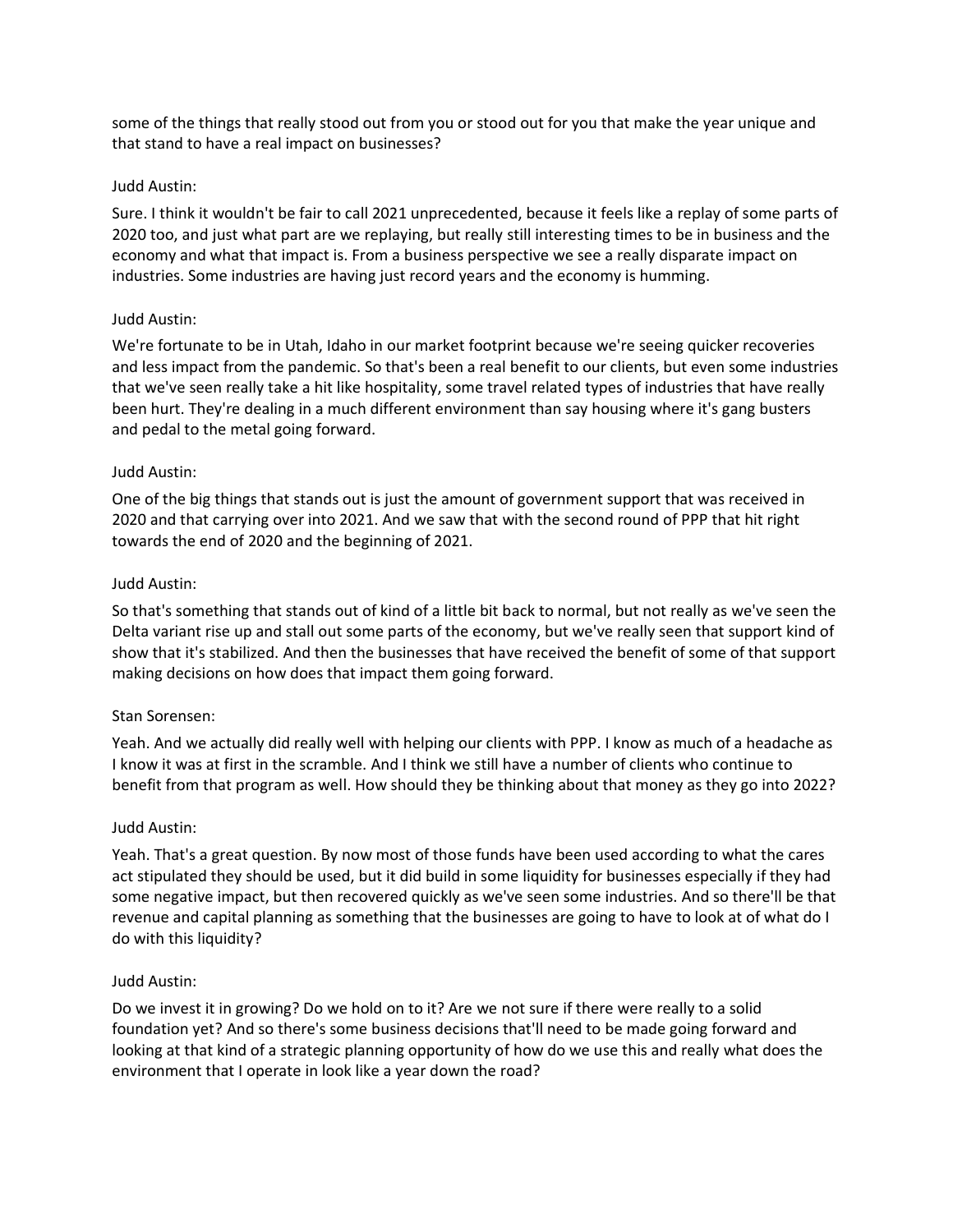Yeah. So how can we help with that?

# Judd Austin:

So a banker is a great resource to talk to. We a lot of times talk about trusted advisors and businesses have a number of trusted advisors they go to. A banker should be a trusted advisor too. At Altabank that's really something we lean on as a competitive advantage we have as we have good bankers with expertise. And so it's important to include your banker in kind of those discussions and thought processes.

# Judd Austin:

For instance, if you're looking at capital planning and some challenges that are in the market and you say, we need to be able to expand production, but we have some constraints with labor, how do we overcome that?

# Judd Austin:

That might not seem like a banker discussion, but if there's some automation or equipment that can be added that now maybe have some tax advantages for depreciation and solve the labor problem, and solve the production problem, you want your banker there to understand this is how we're going to put to use the liquidity I have in my business and this is how my banker is going to help leverage that long term with the right financing so that we have that for the needs we're going to have down the road.

# Stan Sorensen:

Yeah. So that's one of the things. As you know my career in banking is what, two years, two and a half years now. And that was one of the things that surprised me was the extent to which our folks in particular, and it's probably just not our folks obviously, it's others, really do understand the broader business perspective and are able to get in and really have those conversations with clients, talk to them about economic forces and all those interesting things that really they should be thinking about as they begin to plan and go forward.

# Judd Austin:

Yeah. It is a good perspective because a lot of times as a business owner we get stuck in the nuts and bolts of this is what I'm trying to do today. I'm trying to get a shipment in and I'm trying to unload a truck and I've got something stuck in the port or whatever daily problem you have. And a banker a lot of times can come in and provide either industry perspective or economic perspective. Certainly should be an expert in how to structure the financing that you might need.

# Judd Austin:

But more or less as you bounce ideas off hopefully your banker can listen and say, hey, that's an idea. Let's talk about that. Let's develop that into a plan. That's a strategy. It sounds like a win. I've seen that work here in this industry, might apply to yours. Or sometimes their best answer can be, boy, that's kind of an out there thought.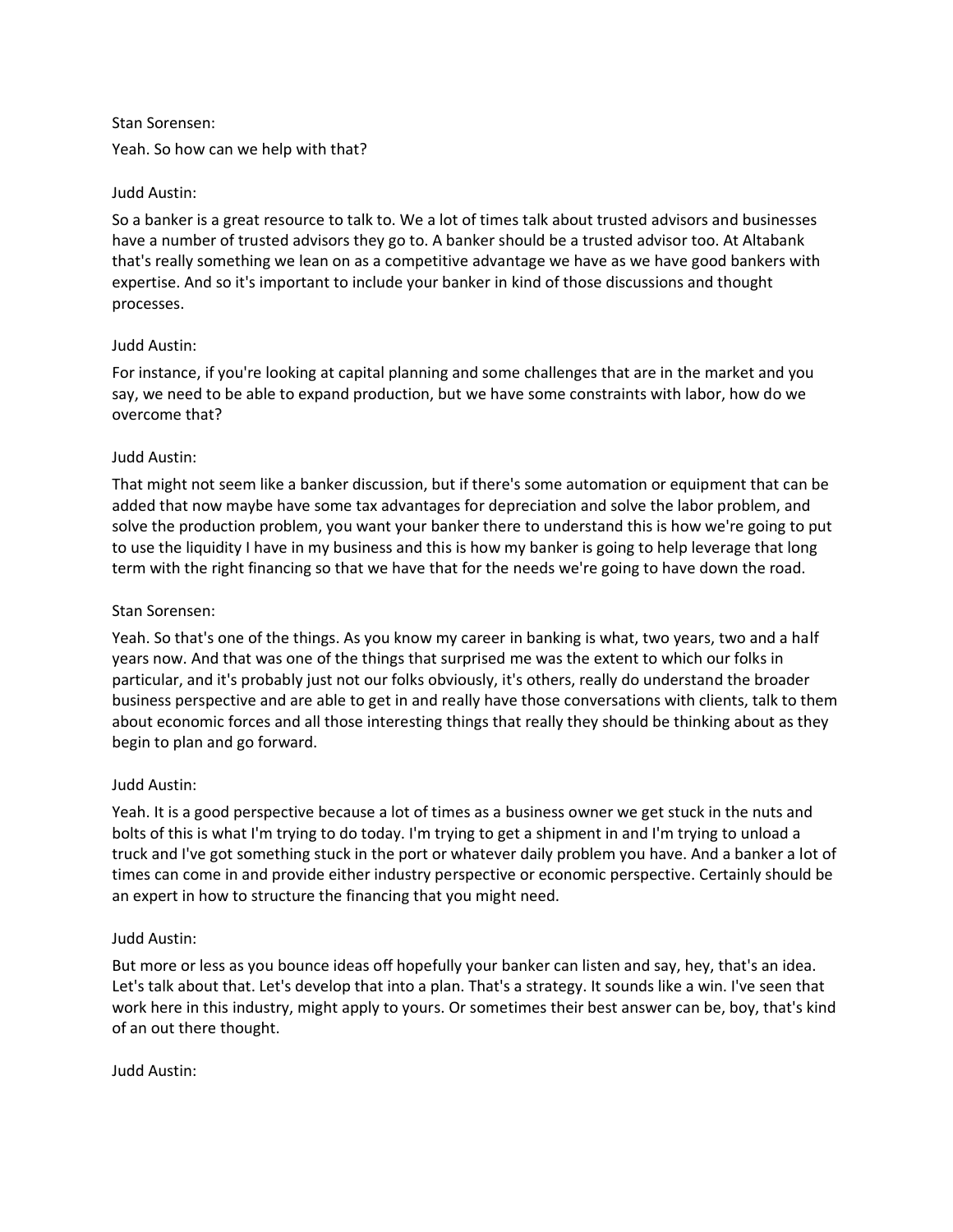Let's chew on that or maybe that won't work and what do we think about timing? And so the banker can provide some perspective and maybe strategic thinking that would apply to multiple industries that maybe are outside what the business owner deals with day to day.

# Stan Sorensen:

Yeah. So we talk about multiple industries. One of the things that I have found very interesting going back to 2020 is the number of new businesses that have popped up, the number of the phrase side hustle that you see out there that have actually become real businesses. And they're in areas that some of us have never seen before. How can we help those customers?

## Judd Austin:

Sure. A lot of those side hustles kind of all almost start out as either a hobby or a passion somebody has or they're just trying to develop another inflow of income for their household. So they almost kind of start out as this quasi small business extension of the individual. And a lot of times they're relying on more consumer type financing or perspective. And so where we can help especially early is helping to understand what's the business plan.

## Judd Austin:

Some businesses kind of get started almost on accident with, hey, I love skis and I love to ski and now I'm buying and selling used equipment and now my garage is full and I need a storage unit and it just kind of rolls on to where there's not a real formal business plan. And that's where financial advisors, bankers, accountants, attorneys, they come in and say, hey, let's think about how this looks like long term. What market need are we filling? What do the financial statements look like now?

# Judd Austin:

What do they look like in a year from now? And start to put some structure behind that and then really plan for that growth in the future of how do you continue to finance it today and tomorrow are we going to need bank financing or small business administration financing where the SBA gets involved. And then we kind of put together a game plan for getting from not just how do I get the shipment out that came in my garage today to how do I get out tomorrow?

# Judd Austin:

And then as they do planning there and you start to involve all of those key advisors that a person would have, then they can start to bring things up like deductions for your home office and some of those things that maybe people don't think of as advantages to having a small business in your home.

# Stan Sorensen:

Right. So you used a term there just a minute ago about consumer financing. Maybe just take a second, if you would, and kind of differentiate for folks, consumer financing versus business financing.

#### Judd Austin:

Sure. So consumer financing is just more what an individual would do or what you think of as car loans, credit cards, home equity lines, things that are relying on your personal cash flow. And then business financing, commercial financing is going to be related to what a business is actually generating to pay that off.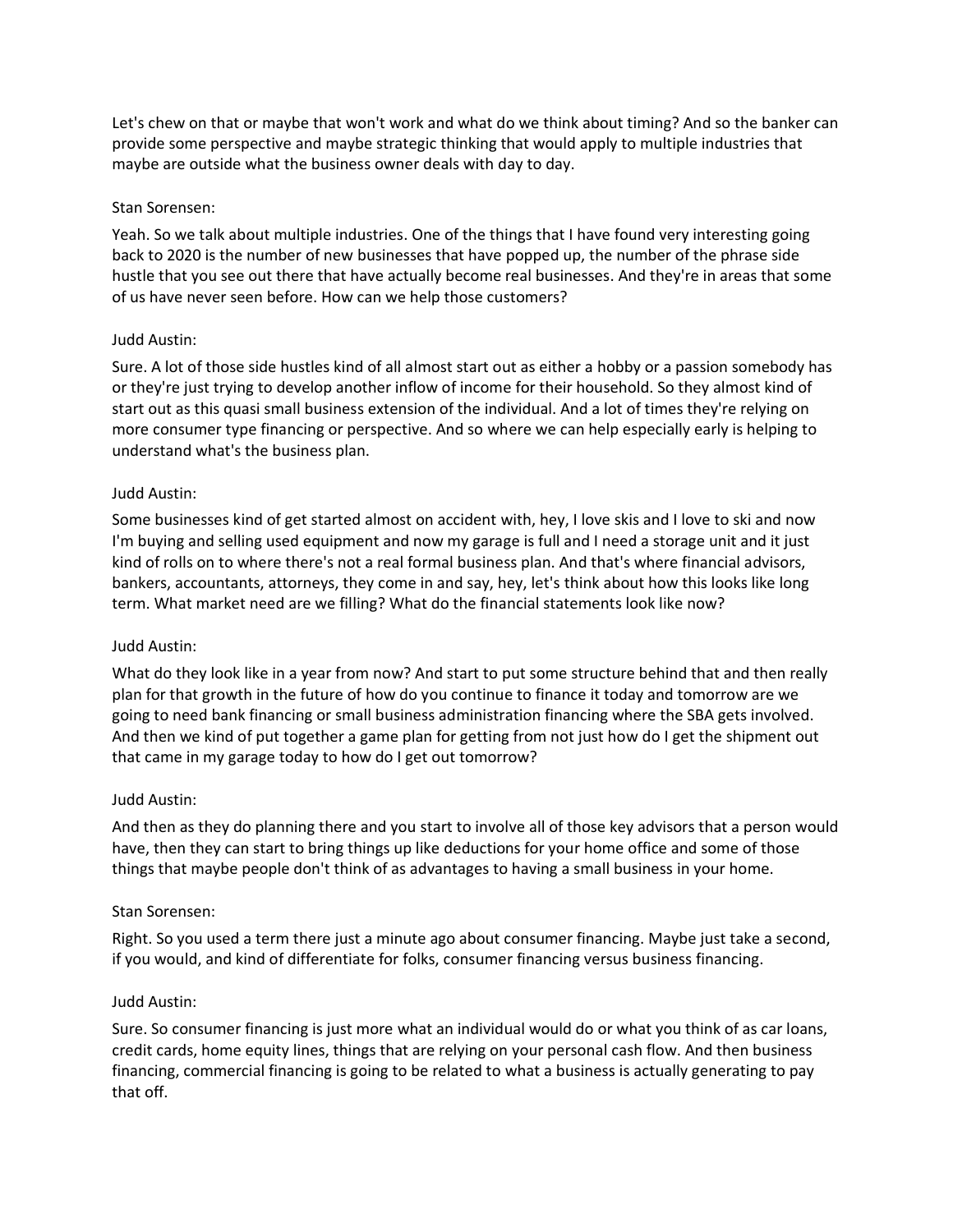What's the cash flow cycle of a business and how does that generate to repay whatever financing you might get? So kind of the purpose and the use of those funds differentiate what kind but also really who's the end user of those funds.

## Stan Sorensen:

Sure. And then, of course, there are those early startups that begin with the consumer financing and then transition. If I'm one of those businesses or I'm sort of in that transition period are there things that I need to be thinking about as I'm planning for 2022? Are there things that I should be thinking about from, and, again, we're not tax advisors so we can't, but as I think about my taxes or anything like that there?

## Judd Austin:

Yeah. As you make the transition from kind of a sole proprietorship where you're just running a business under your own name and doing a little bit of business and it starts to grow and expand then that's time to start thinking about business planning and do you have the right entity structure? Should you just organize it as an LLC? Should you be a corporation of some type?

## Judd Austin:

And that's where you start to bring in what is the legal impact of that? What is the tax impact of that and what is my financing impact going to be? So it's definitely something as a business grows that you've got to consider is how do we want this to look? What's the advantages from the liability and the tax perspective? And get good advisors to kind of help walk through what the good, bad and ugly of those different options are.

# Stan Sorensen:

Yeah. Fantastic. Great. Shifting just a little bit, earlier as you were talking about what bankers can do to help businesses plan and we talked about things like labor and we talked about, well, there's a lot of different things but the labor is one that in the workforce and all that we talk about a lot. Let's look forward a little bit to 2022. What would you think that businesses should be expecting in 2022? Both good and maybe some caution.

#### Judd Austin:

Yeah. I think the good going into 2022 is the economy looks to be on good footing. The trending on COVID looks to be improving a little bit. So hopefully there's some normalcy to the recovery at that point plus with the strong economy in our local footprint that growth continues and we start to see a recovery across all industries to where everybody benefits. So I think 2022 is going to shape up to be a strong year. I think there are some headwinds that we have to keep our eye on that are concerning.

#### Judd Austin:

The labor market is just a real challenge right now. You can't drive very far down I-15 without seeing a dozen billboards offering to hire and every store you walk in there's a sign of you either we're hiring or please be patient we're understaffed. And that's just a real challenge that everybody is facing. And it puts a pressure on the other challenge I think we're going to see in what happens is inflation. We've been talking about inflation for a year. There's a lot of liquidity in the economy.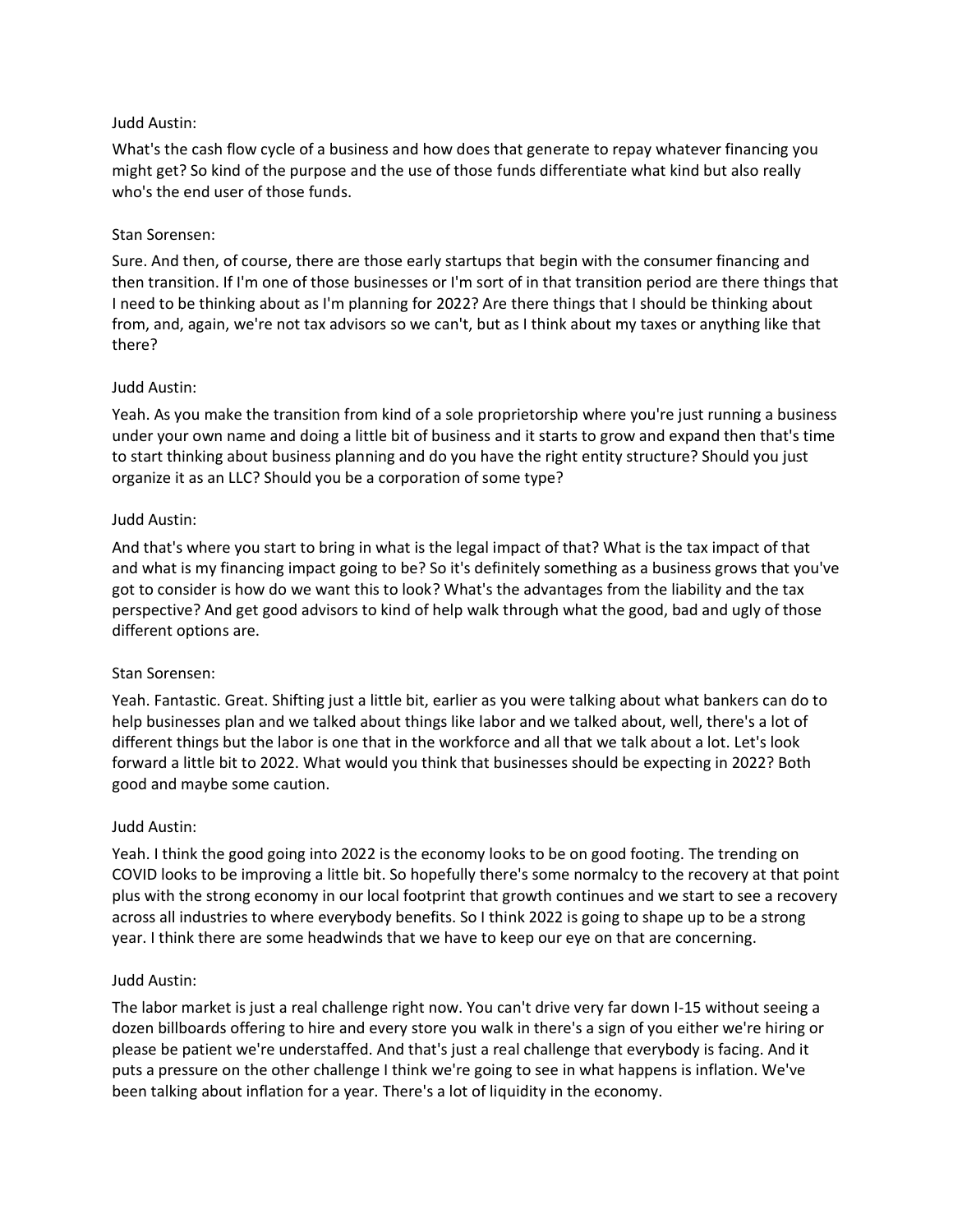There's a lot of money sitting in banks and how does that get put to work? And so that's put pressure on prices also with inflation. The fed has continued to say it's transitory and I think less and less we're buying that we continue to see that that measure, which is year over year, period over period, continues to increase.

# Judd Austin:

And so from business perspective you've got to consider what does that look like for expansion, that means higher cost to expand and then considering is the demand there to support the cost that's going to take down the road. The other thing that I think is a big question mark going into 2022 is tax policy.

## Judd Austin:

We see that being debated out in the open every day on what does that look like, but it looks like with the infrastructure bill being proposed there will be some tax increase to fund that and that'll impact businesses between their income or capital gains investment into businesses.

## Judd Austin:

And so that's something that business owners are really going to have to consider as they plan for growth or put their strategy into places. How can we do that with tight labor, inflation, kind of unknown tax policy going into next year? And then just how does my business fit into all of that with where I want to take my business?

# Stan Sorensen:

Yeah. Let's talk about the labor market for just a minute because there's three things that to my mind anyway sort of bump into each other and it makes me scratch my head sometimes regarding why it's so hard to fill jobs. So you've got as you point out and we've all seen it everyone has some type of sign up somewhere for somebody. There's a gravel pit as you head north out to Salt Lake where they say drivers wanted and here's how much we're going to pay you et cetera.

# Stan Sorensen:

I mean, it's everywhere, both generalists and specialists, right? So everybody wants to hire. We have an influx of people coming into Utah, right? We know what our growth or what our population growth is, which suggests that there should be ample folks out there to take jobs at the same time we also have a 2.7% unemployment rate, which is still lowest in the country or second lowest in the country.

#### Stan Sorensen:

So it's almost like even with all the people coming in we still have more jobs. Let's sort of put a... You now are able to just sort of solve the problem. What do you think the solution is or what might the solutions be?

#### Judd Austin:

Yeah. So I don't know what the answer is with a magic wand but the economy is pretty resilient and tends to balance out into an equilibrium over time. The saying is high prices fixed high prices. And I think we see that right now with labor, there's a need for labor. And so you see a some pressure to push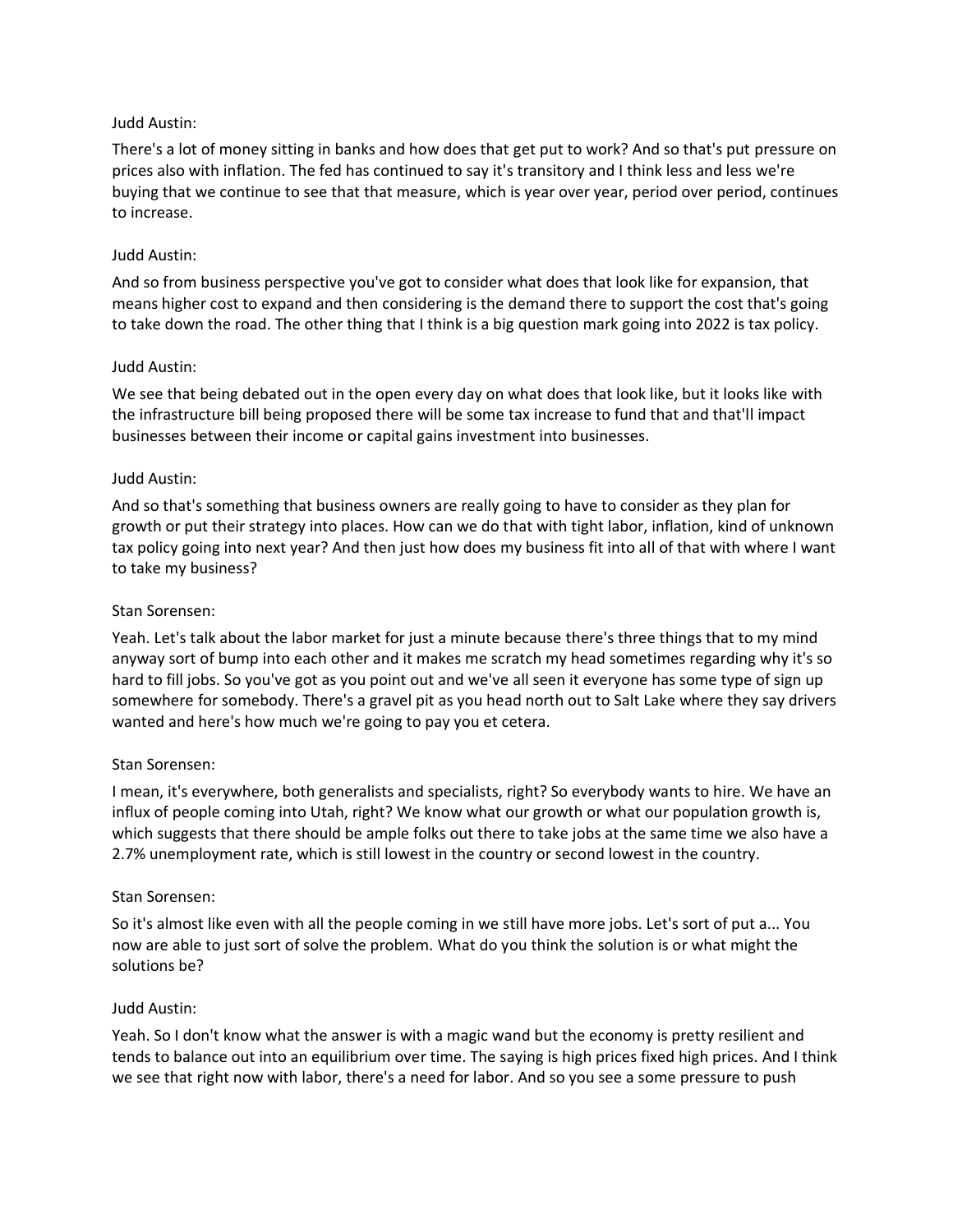wages up. And I think one of the variables that we have out there is just the amount of economic stimulus still being seen with the child tax subsidy that hits people's accounts every month.

#### Judd Austin:

There's a bit of a disincentive with that amount of cash coming in to go look for that better job or maybe look for the next opportunity that you have. And so I think with the inflation pressure we have the cost of living increases, I think you'll see that inflation kind of come back, bring the liquidity back into the equilibrium and then you'll see people need to reenter the workforce to be able to have the money that it's going to take to live.

#### Judd Austin:

And then that will put downward pressure on prices because right now people seem willing to pay those higher prices. I don't like paying more for gas. I don't like paying more for my groceries, but we're all doing it because that's what it costs and the economy is good and it seems to be benefiting kind of all areas the economy. So I think as we see that if that starts to come back you're going to see another dynamic shift in kind of what that looks like.

#### Judd Austin:

Because with the in-migration that you mentioned earlier, we've got a lot of people coming in. A lot of those are work from home type of positions and so you have the bodies moving in, but not necessarily adding to our workforce locally, maybe they're working for a more national or global type company.

#### Judd Austin:

So I think when we start to see it come back more into equilibrium hopefully we see some pressure reduced on what takes to hire because it's really a challenge for businesses and for the bank we face that too. And some of those I-15 signs we've mentioned have been financial services related that puts pressure on all of us and then what's that cost and how do we deliver those goods affordably? And it seems it has to be passed on somewhere.

#### Stan Sorensen:

Yeah. You talk about the distance that we have to work a little bit and that's been covered on other of these podcasts. We don't need to spend a lot of time talking about it. But I read an article earlier this week where you've got people that are just sort of up and quitting their jobs spur the moment.

#### Stan Sorensen:

And what that's led to is a high year percentage of employees leaving jobs across all sectors without having another job to go to. Which I thought was a really interesting phenomena having left a job with no other job to go to more than once in my career, it's not a very comfortable place to be. And I can't help but think that some of these additional stimulus dollars that are going out there are making people more comfortable.

#### Judd Austin:

Yeah. They definitely have a sense of security. I mean, we've even named it the great resignation. You see it titled that in articles, but I think there is a sense of security and people know that the job market is really strong. And so if I'm unhappy with my job today regardless if I have something to go to tomorrow,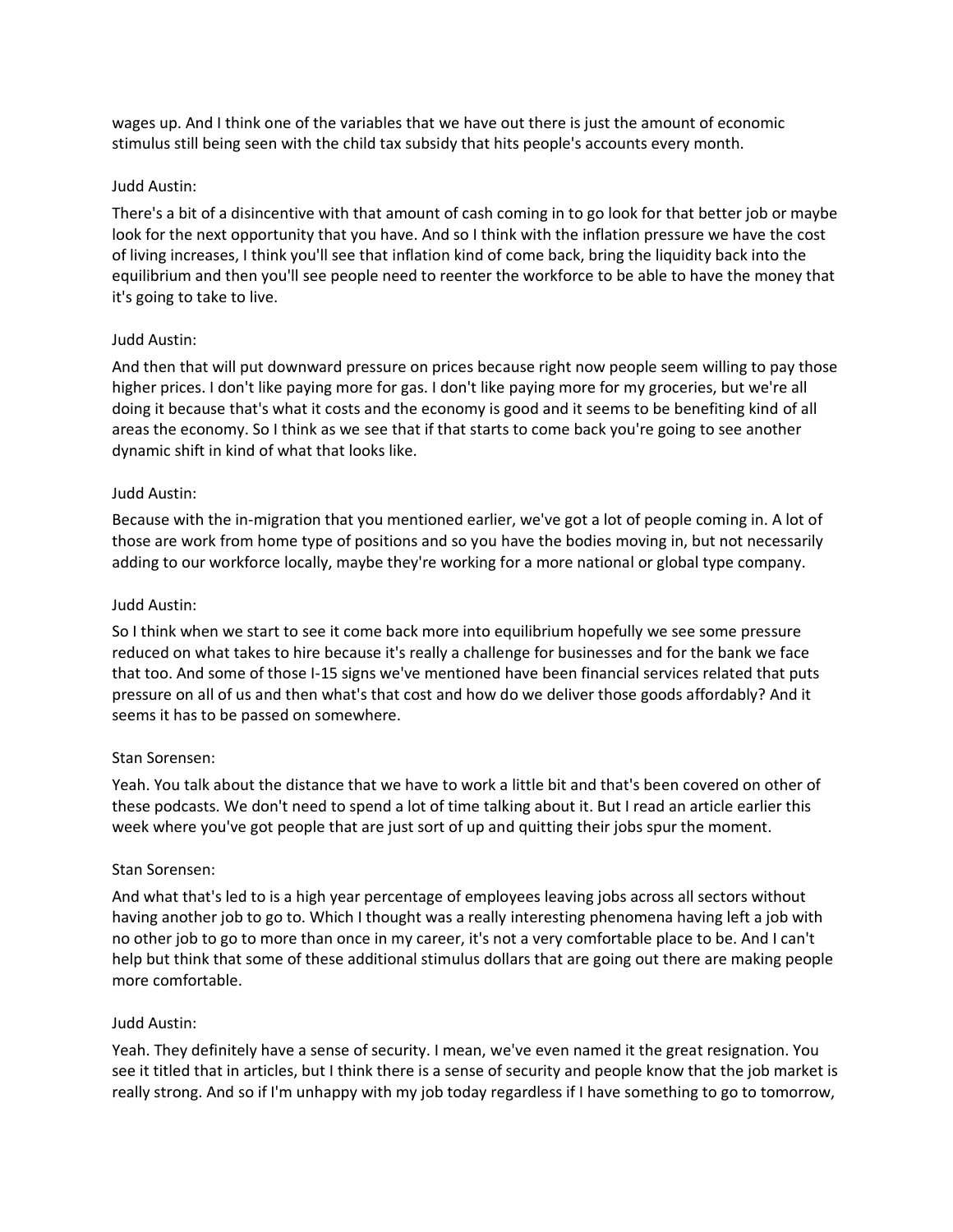I see all the hiring signs. And so if I leave today I know I can find a similar job tomorrow that would take my skillset because I know what that job market looks like.

# Judd Austin:

So it's an interesting phenomenon. It'd be interesting to see how it plays out, but I do think the economy is pretty good at correcting inefficiencies. And I think we'll see that over the next couple of years, my bet is we're probably year out or two years out from seeing that, but I would think we'll start to see a correction.

# Stan Sorensen:

Yeah. So as you're talking to clients and prospective clients what are some of the major themes that are coming up in addition to some of the things that we've just talked about?

# Judd Austin:

Sure. I think all of those things are top of mind. The labor one consistently comes up and they're all really looking to technology solutions. And so that's something on the top of mind. No matter what the industry is, is how do I solve these problems and utilize technology so long-term I don't have this problem again?

# Judd Austin:

So adding robotics or process automation that solves some of that. And there's industries that are tasked to do that in with hospitality and some of those, but I think technology is a side benefit that's got people thinking strategically of how do I overcome this? The other one that really comes up a lot with our clients is just the supply chain problem solution.

# Stan Sorensen:

I was going to ask about that too.

# Judd Austin:

It's really interesting. You don't have to listen to the talking heads very long to know it's a problem with the vessels sitting out in the ports in California. And how do you get them in? Just anecdotally, we bought some furniture and it's taken a year to get here and freight went from going to be 30% to be 60% of the cost and-

# Stan Sorensen:

Amazing.

# Judd Austin:

... to your point, we still just pay it because you can't sit on the floor, but the supply chain issues are really a concern that we have. And how do we work out of that? We got into this situation over a long period of time I think caused by shutting things down through the pandemic. And I think we all hoped we could flip a switch on and have things come back quickly. And we're seeing that it's much slower than a light bulb heating up.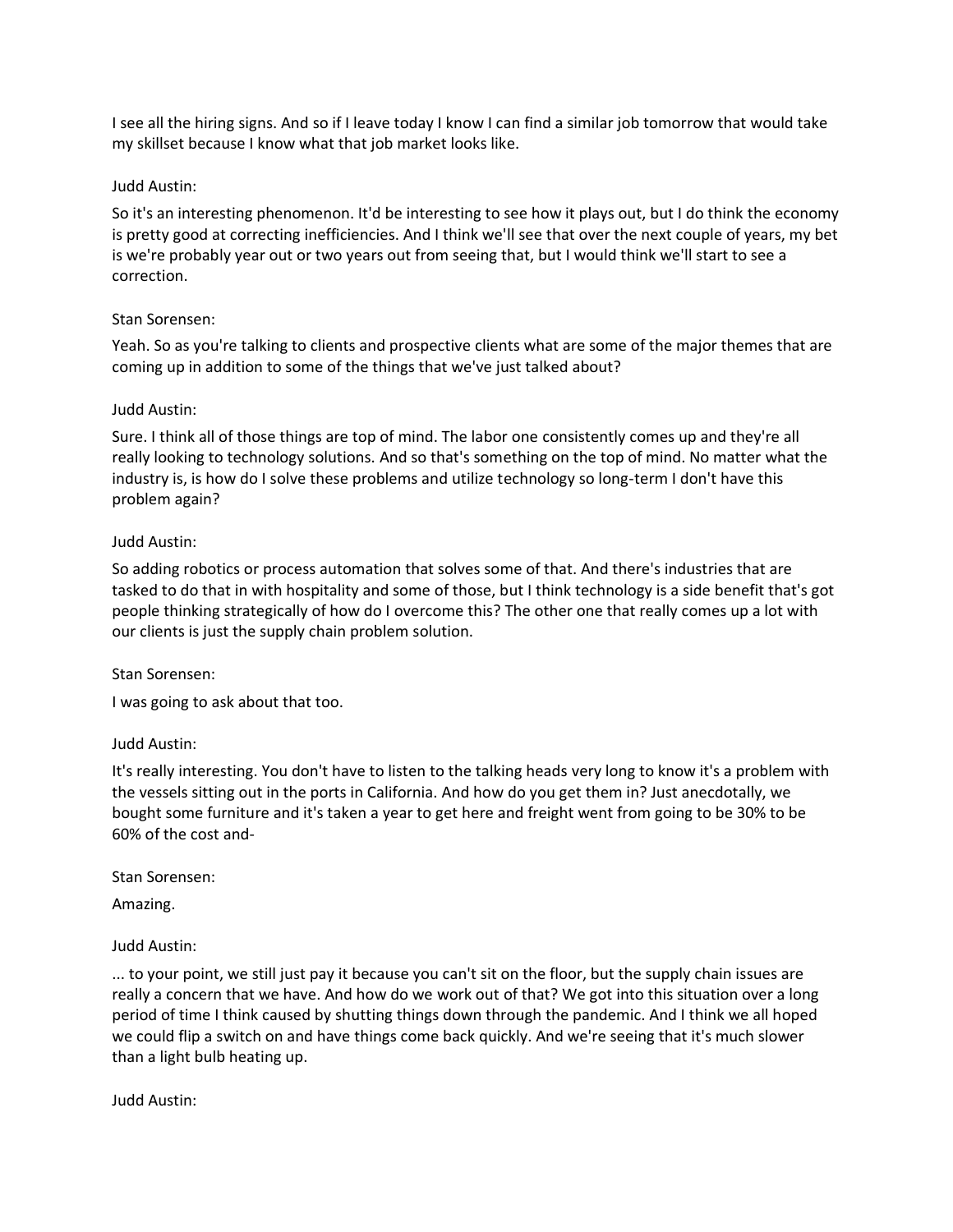And it's taking a minute and some are flickering and some are going out and how do we have those supply chain issues? Because the clients I work with are saying the business is there to be had, but how do I get the business in before the economy changes? And so we talked to some manufacturers that build large products or consumer type goods that people are buying them and there's a yearlong wait to get them. And the business is concerned with these supply chain issues.

## Judd Austin:

If I'm a year out, if the economy changes and I've ordered all this stuff on the water or waiting for steel, then what happens when the economy has turn? Do my orders go out? What type of risk am I taking? And so you see businesses looking at policies and down payments and how do we make sure we're protected because of the amount of time it takes to get the supplies in with the inventory. It's something we haven't dealt with to this degree in a really a long time.

## Stan Sorensen:

Yeah. I saw a headline that the president proposed to open the port of LA, San Pedro, Long Beach, I think was the big three, and just keep them open operating 24/7 for the foreseeable future. And to my mind, that's an interesting solution.

## Stan Sorensen:

I'm wondering if they factored in the additional cost of doing that because you've got longshoreman's unions, et cetera, that are going to be getting double time, et cetera, for working those extended hours. I mean, I wonder if this just ends up perpetuating or creating just a different set of problems we have to solve.

#### Judd Austin:

I think we'll see some different problems there. I think we've got to put the best and brightest minds on how to get past the current problem. The next problem we'll face is does our transportation, does the trucking have enough resources to be hauling all that out the same time? And we're already hearing some hand raising of our trucking is maxed out minus the ones sitting waiting to be loaded in ports.

#### Judd Austin:

But I think when we solve one issue, there's going to be another bottleneck for a little bit, and we've got to get back. It's just the old economic of supply and demand and the demand is there and supply is not. And one or the other has to change to get in equilibrium and have the prices quit raising. So it'll be interesting to see how it plays out. I hope we do make some headway there.

#### Stan Sorensen:

Yeah. You and me both. The trucker question is a really interesting one because... So first interesting sort of just anecdote I was driving today. I was on north temple and there was a Salt Lake Community College student truck next to me. A big student driver. And I did the double take and went, oh that's right.

#### Stan Sorensen:

They've got a truck driving program, which anyone listening, if you're wondering what you might want to go do for a job right now, that's a really good one in high demand. But then there's the shortage of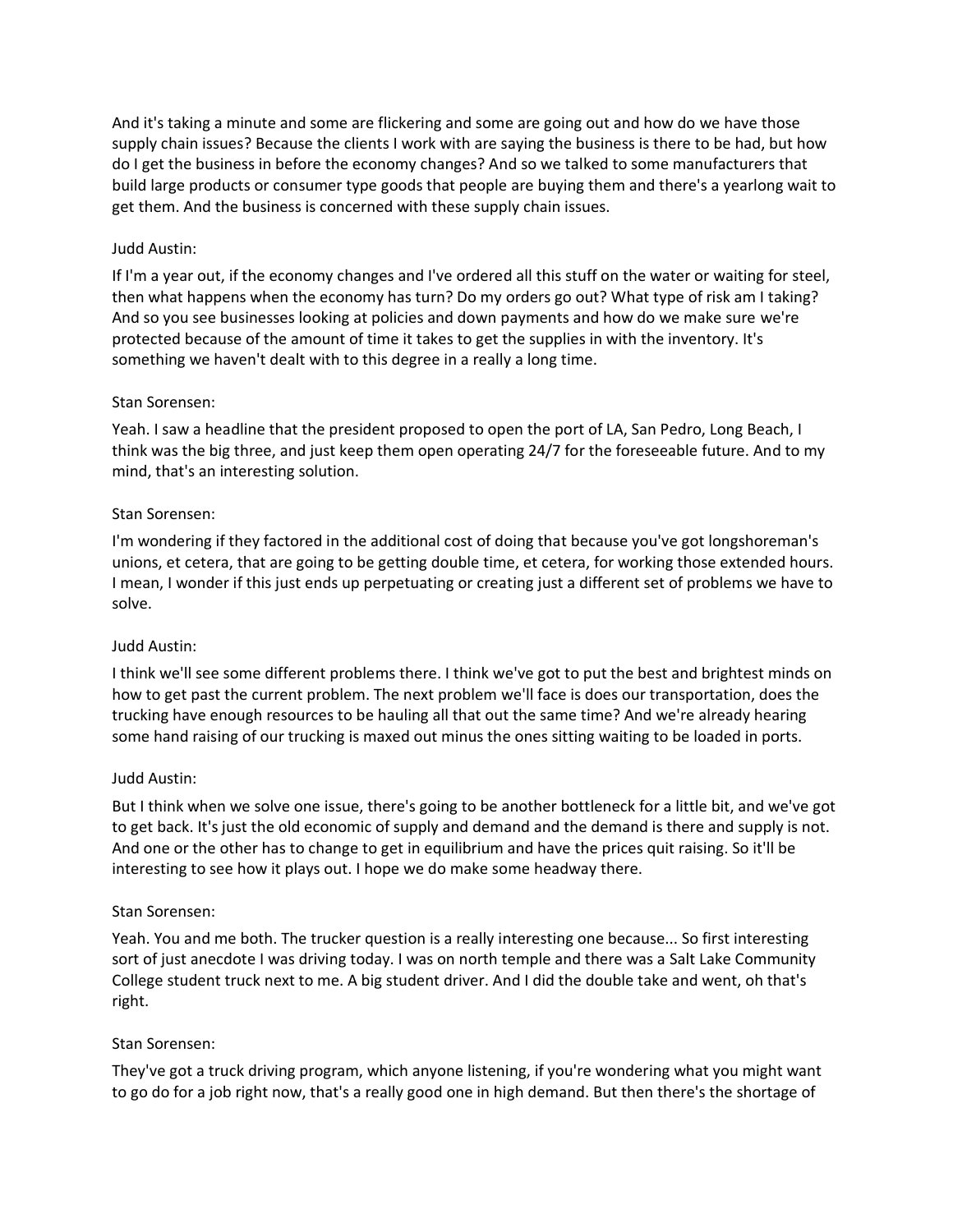particular types of drivers. So you do have some long haul, but I read recently hazmat don't have enough certified hazmat drivers, don't have enough certified fuel drivers, just things like that. And I wonder how those problems get fixed.

# Judd Austin:

Yeah. You almost kind of see a shift more broadly in the opportunity for those jobs and they're fairly high paying right out of those technical schools that you wonder if there'll be a shift in the amount of students that opt into those types of high paying roles, less education to fill those real important needs that we have as a country. And does that shift some dynamic in the education from what we have with our universities and other education. So it'll be an interesting workout of how it all comes out.

## Stan Sorensen:

Yeah. And as you're saying that, and again, we may be running the risk of diving into policy discussions here, and I have not read the infrastructure bill and I'm going to confess I probably will never read the infrastructure bill, which means I could qualify to be in Congress.

## Stan Sorensen:

But having said that, you do wonder if in some ways that's going to just perpetuate the problem. If suddenly we want to increase construction, we want to increase improving our highways and bridges and things like that, well, we've still got to get supplies, we still have to get supplies to those work sites, sill got to get people doing the work.

## Judd Austin:

Yeah. It'll be interesting. And I know it's easy to get tunnel vision. Here in Utah, the economy is good. Our bank president sits on the local federal reserve committee or board, whatever they're called. And he actually asked the question. He said, "Hey, all this stimulus and our economy here, and our footprint is really pretty sound at this point."

### Judd Austin:

And the comment is we have to make policy decisions at a national level. And when you look nationally, Utah is the highest performing. So we can kind of get tunnel vision of what that looks like, but you have other areas of the country that maybe the employment hasn't recovered as quickly.

#### Judd Austin:

And there's maybe some labor shortage here, but there's a little bit of slack that can be picked up in other areas. And so I think you see that little in migration also, people moving to where there's opportunity throughout the country. So one solving one problem will probably create another problem, but hopefully, overall we're moving the right direction.

#### Stan Sorensen:

Yeah. So turning it back then to the businesses here locally and the businesses that we work with, and we talked a little bit about what we're hearing from them, what types of advice are we giving them?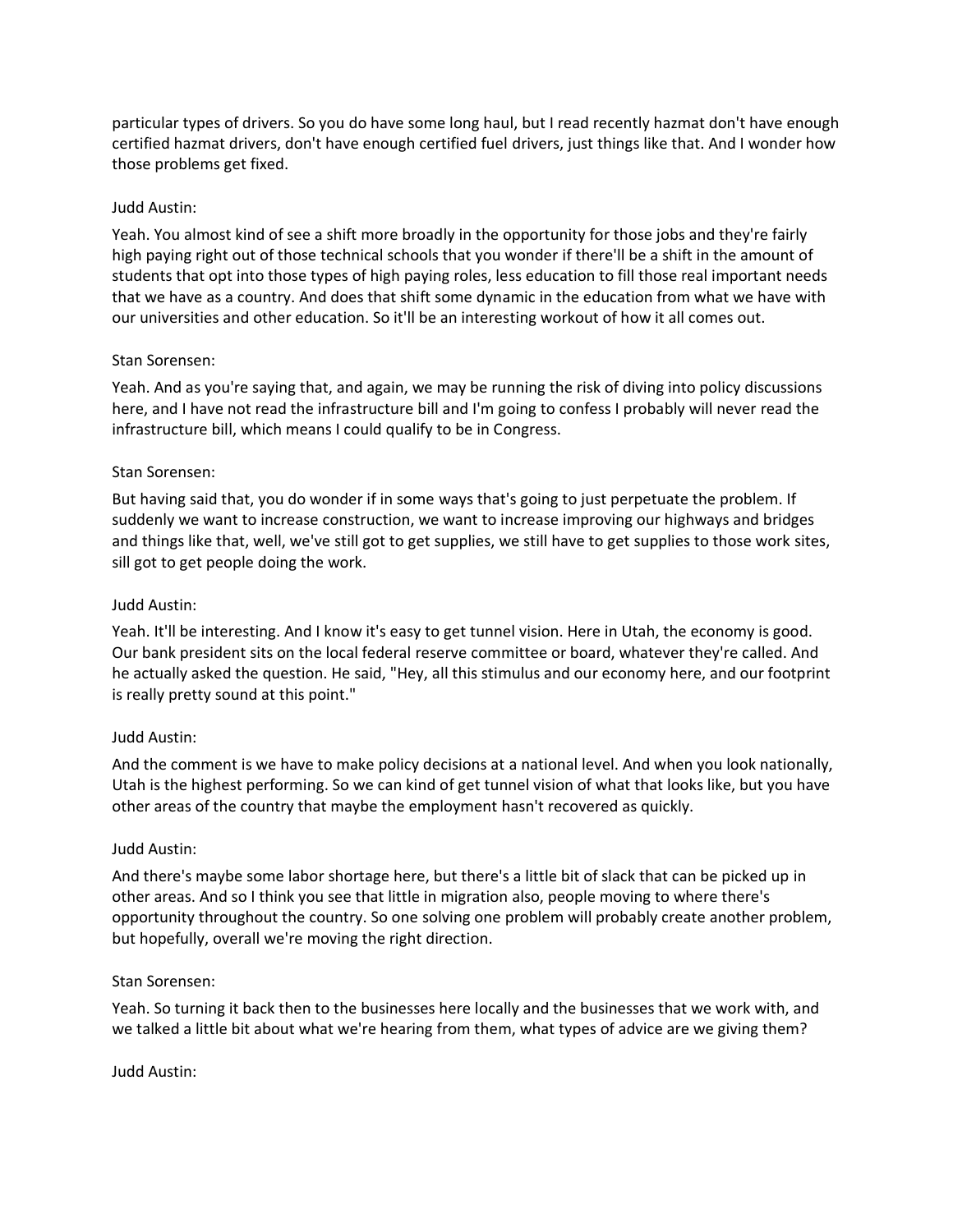I think the kind of a general theme in the advice is to really think strategically. Make decisions that are intentional. Don't react just to how it is today. Make those decisions that long term get you to where you want to go. Earlier you mentioned, what do we look at to 2022? I think we've got to look 2022 as business owners and beyond that. What does that look like? What do I want my business to look like?

# Judd Austin:

What's the long term plan? What's my exit plan for the business? And then as we talk through that, really start to put a plan around that, both from a strategy standpoint with your business, market entry, growth, how does that impact your financials, do there need to be changes with your entity structure, do you need subsidiary?

# Judd Austin:

I mean, really it's going to depend on each business. But what does that strategy look like? So that's a lot of what we talk about, especially this time of year looking to next year because you're tax planning right now. You're looking to next year. What does that look like? And then just formally put a strategy together. Go through and do a really formal process.

# Judd Austin:

Sometimes we think of business plans as something that we do one time to get bank financing or to get started. But really should be something that's continually developed to keep us thinking strategically. And as we talk with businesses, that's really some of the best advice that we can give is let's be intentional about how we're running the business and how we're coordinating efforts between you and all the key stakeholders you might have.

# Stan Sorensen:

Yeah. That idea of the business plan is a living, breathing document. That's an important one to emphasize, especially as you start to get down towards end of year, especially if there's some uncertainty out there. Is it time to shift? Is it time to take, as you've mentioned earlier, some of that excess cash that you might have and make some investments that maybe you would've made them first quarter of next year but it makes better sense to take them now.

# Judd Austin:

And your expectations play a lot. And really when you look at business and we're conservative bankers, and so I tell business owners this a lot, you're getting a conservative banker's perspective because we like to identify risk and then mitigate risk away. But as you look at that, what are the risks you're going to face?

# Judd Austin:

And then from a business perspective, how do you mitigate it? If the supply chain is a risk that's real problem for your business, how do you mitigate that? How do you go find more suppliers or diversify your supply sources so that that's not a problem for your business. And then when your competitors are having a problem, you're not.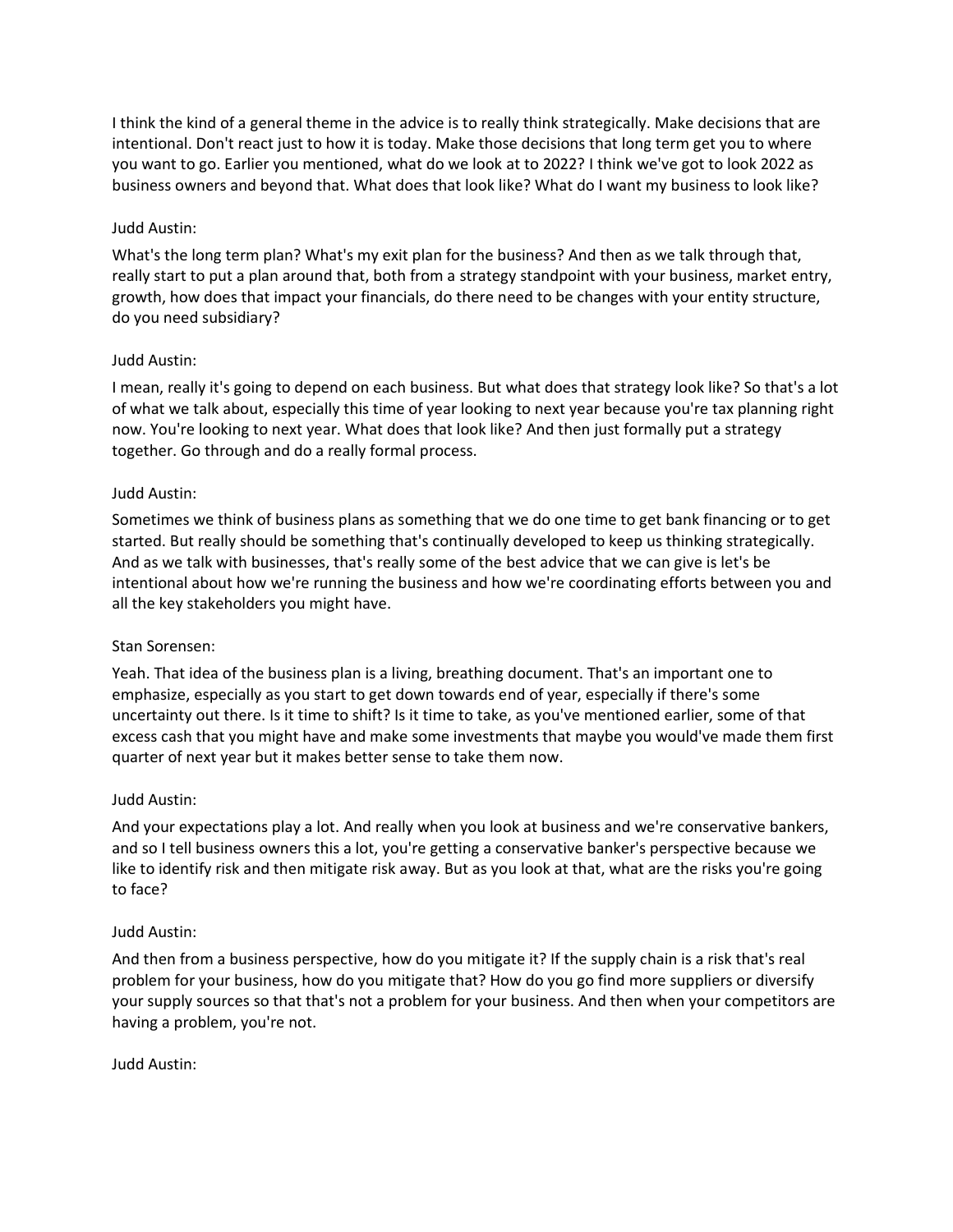And you see that across multiple industries. But really identify risk in that strategic plan and then try to mitigate it away. And of course, we can never get rid of all risk, but if we plan carefully, those impacts to us will be less than maybe what they would to a competitor.

# Stan Sorensen:

Yeah. I think it's also important to emphasize that it's not too late. I mean, here we are in the fourth quarter, but there's still quite a bit of time between now and the end of year. Certainly, it's shrinking but it not too late to make any adjustments.

## Judd Austin:

Yeah. If you haven't done it yet and or you maybe only do it one time a year, now is a good time to do it. You know kind of how your year is shaping up. You can start to make a determination on have we done better than we thought? Have we made the right estimated quarterly tax payments? All those things that kind of keep you out of hot water once you get into next year and can't go back and pay an expense you wish you'd have paid this year.

## Stan Sorensen:

Yeah. I'm going to double back on a phrase that you used a minute ago because it's one I don't think a lot of businesses think about or they may think about it perhaps differently than we mean it. But we have talked in yours and my discussions, but discussions that we've also had at the bank about exit strategies and helping businesses plan an exit strategy. Maybe you can talk a little bit more about that. Maybe clarify a little bit what we think about when we talk about that.

#### Judd Austin:

So at Altabank, we deal a lot with small and medium sized businesses. So a lot of times the ownership is really heavily involved. In fact, I can't really think of too many where ownership removes themselves from management. They stay involved at a board level or some level.

#### Judd Austin:

But as a business grows over time, you have to keep in mind what does this look like when I leave and how do I want to leave? Do I have children in the business that are going to come in? Do I have key managers that would actually take over and run it? Or am I looking at going public with an IPO or just an outright sale?

#### Judd Austin:

And so having the end game in mind kind of influences what that strategy is that you're going to take of whether that's growth or maybe building more equity in the business and strengthening your balance sheet. So knowing what you want in the long run as a business owner really can impact what that strategy is that you're formulating today.

#### Stan Sorensen:

Yeah. And I think it's important to emphasize as we talk about that, we're not talking about the business going out of business, we're talking about what's the next phase of the business.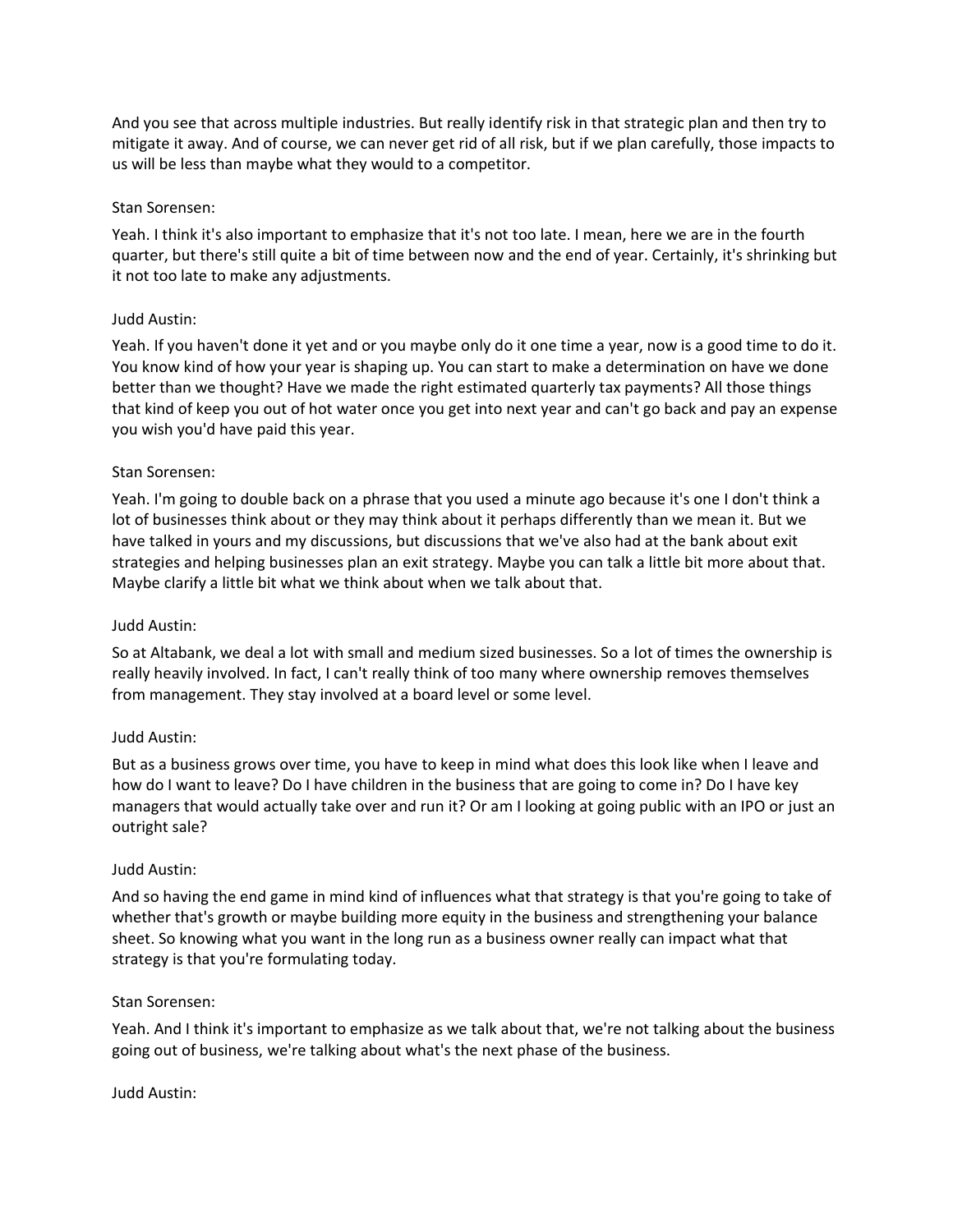Right. It's the business owner's exit strategy, not the business exit strategy. Hopefully, if we're dealing with businesses, it's something that continues in the future. And I think most people would agree that the best case. We don't want to deal with businesses that the answer is to shut the doors one day and just not show up again.

# Stan Sorensen:

Yeah. I'm pretty sure most people don't start a business with that in mind.

## Judd Austin:

And really back to kind of some of the topics or discussion around key advisors and making sure you have, certainly from our perspective, a good banker, good attorneys, good accountants advising is to make sure that they understand what that goal is too. That they're helping structure those things so that as a business owner, you know everybody is on the same page with how you're going to retire or move on to the next opportunity that you might have.

## Stan Sorensen:

No, that's fantastic. Just a quick anecdote, as you know, I spent a whole lot of my career in the software business and even with a couple of startups. And with each startup that I interviewed, and even the ones that I didn't end up joining, I would say, what's your exit strategy? Of course, the two answers are always, we're going to sell to, insert name, a big player here, or we're going to go public in two years.

## Stan Sorensen:

And that's when you start to go, you haven't really thought this through a whole lot. A little more intentional planning, as you say, is a very good thing. All right. Let's shift gears for a minute. I told you before we started recording that we have the lightning round, the questions that have nothing to do with the topic, but are always kind of fun and interesting.

# Stan Sorensen:

The genesis of this, just so you know, some of these are questions that I ask in interviews. One or two are mine. The others are just things that we kind of thought would be fun and interesting. Help us learn a little more about you and share some fun stories. So the first, and this is a question I ask almost every candidate that I interview near the end of an interview, what books are sitting on your night stand right now?

#### Judd Austin:

See, I just finished I think it's called Sea Stories by Admiral William McRaven, retired Navy Seal. Pretty much involved in every Seal special operation that makes headlines in the last 30 years. But some great leadership lessons there. You can tell he loved the men that he served with and led but really loved that one. And then I love history buff.

# Judd Austin:

I like the series that Bill O'Reilly has that started with killing Lincoln. I just finished reading Killing the SS was the recent one. So I kind of rotate back between the business books, Culture Code, Dan Coyle was the last one I just finished there. The one on my nightstand right now is just a small little book that was an offshoot of the William McRaven one called Hero Code. And it's-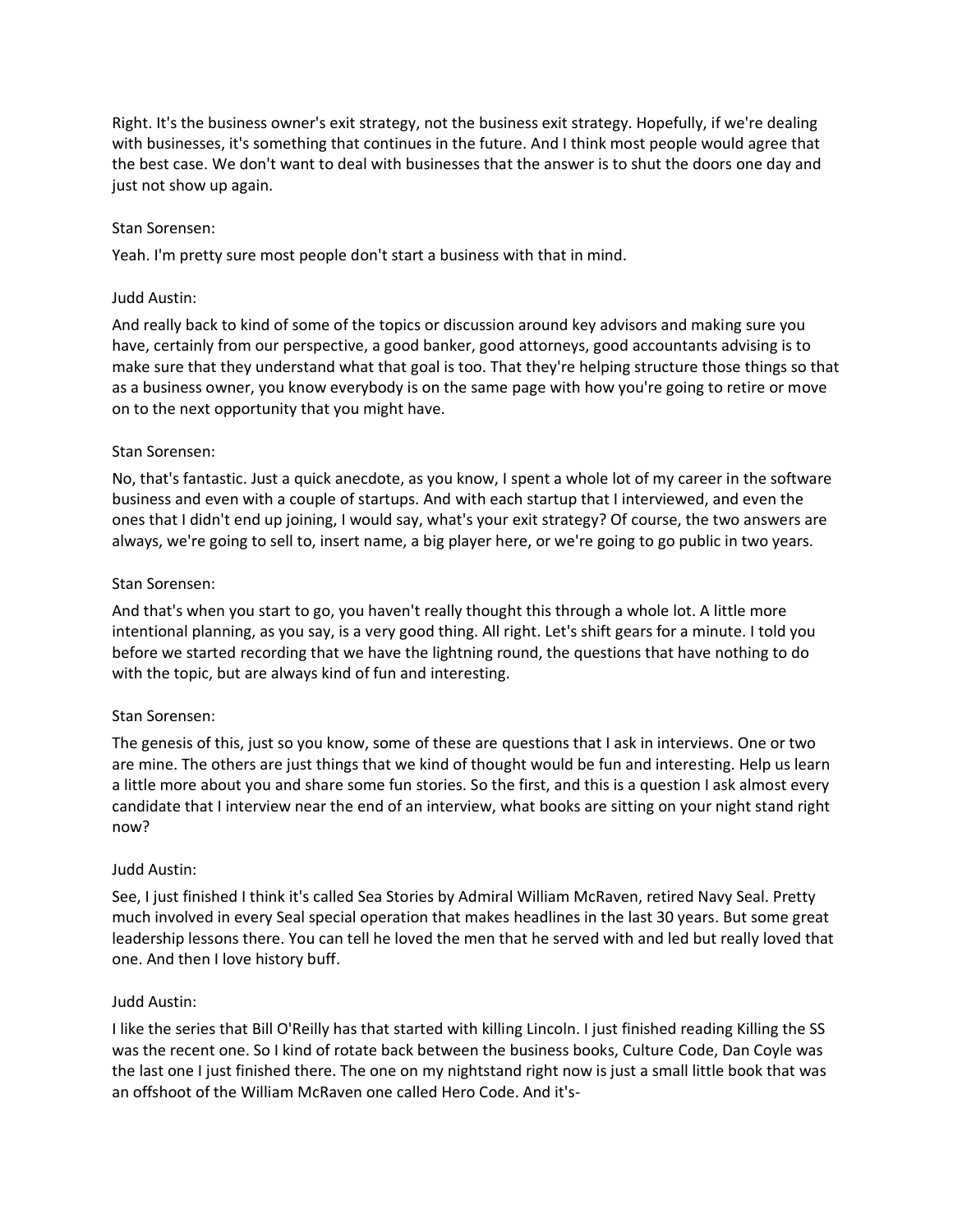Yeah. I've heard of that.

Judd Austin:

... kind of a short thought provoking thing about various traits a good leader should have. So that's kind of where I've been keeping my time reading.

Stan Sorensen:

Yeah. Cool. So in that O'Reilly series, did you read Killing Patton?

Judd Austin:

I did. Really interesting thoughts on that.

Stan Sorensen:

I thought so too.

## Judd Austin:

But as a younger man, I loved playing sports. And so one of the motivating speeches was the Patton speech on America loves a winner and hates a loser. Have you heard that one?

Stan Sorensen:

Oh, yeah.

Judd Austin:

So I was really interested to read the Patton one. He was quite a leader for us.

Stan Sorensen:

Yeah. Very colorful. Cool. So if someone were to come and say, and again, we're going to stay on books for a second, say, look, I don't need anything serious. I just need something that's total escape is fair, airplane reading, whatever you want to call it. What book would you recommend him for that?

# Judd Austin:

Oh, I'll have to think about that one. I probably would recommend one of the killing books that I've mentioned, and probably Lincoln first because they're easy reads. You know not all of it is the facts, but there's enough facts mixed in you feel you're getting the history and the story. You're not having to overthink it. They're interesting. So you keep page turning. I don't read a lot of novels and so that's about as quote to novels as I get and just really, really easy reading for me.

Stan Sorensen:

Yeah. And I'm inclined to agree there's enough history there. It's not hardcore history. You're not sort of digging in and reading the history, rise and fall of the Roman Empire or anything like that. Nothing overly dense.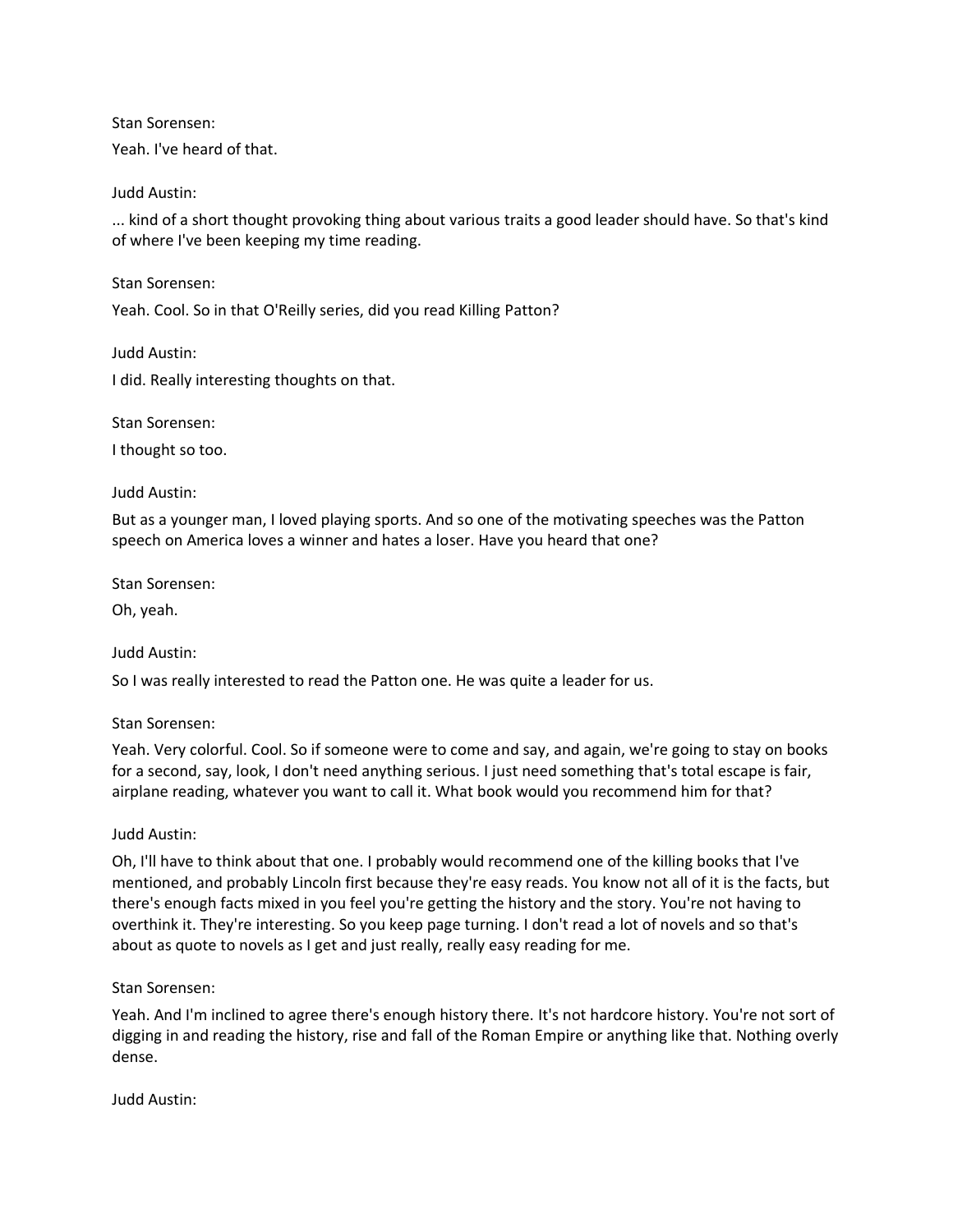I read the... I can't remember the exact title, but it was about Theodore Roosevelt and it's a 600 page, I think maybe it's called Bully Pulpit or something.

Stan Sorensen:

Oh, yeah. Love that book.

Judd Austin:

Way factual in the dirt details. But you kind of have to be a history buff to want to finish that book. Not something you'd recommend to your kids to get started in a love of history until they've gotten a little bit-

Stan Sorensen:

A little bit later. So that story is Kearns Goodwin, I believe.

Judd Austin:

Yeah. That's it.

Stan Sorensen:

Have you read others of hers?

Judd Austin:

No. That was the first one I read. I really did enjoy it. It's a great book. I thought it was a page-turner also. But that was the last one I've read of hers.

Stan Sorensen:

Yeah. So that's a really good one. Of course, Team of Rivals is one that everybody talks about. The one that I thought was interesting, you might really like is her book on leadership. I'll get the name for you.

Judd Austin:

I'd like to read that one. I have read Team of Rivals. That was a great one too. I read that early this winter or last winter, I guess now, but that's a great one. Just really makes you respect Lincoln and the diplomacy he had with in his own cabinet.

Stan Sorensen:

Yeah. So she builds off that idea in this leadership book and she talks about the three presidents with whom she's written the most about. So she talks about Lincoln and his leadership challenges, Teddy Roosevelt, and LBJ. And she worked for LBJ. So it's very interesting to do some compare and contrast. If you're interested, I'll get you the name.

Judd Austin:

I'd love to read it.

Stan Sorensen: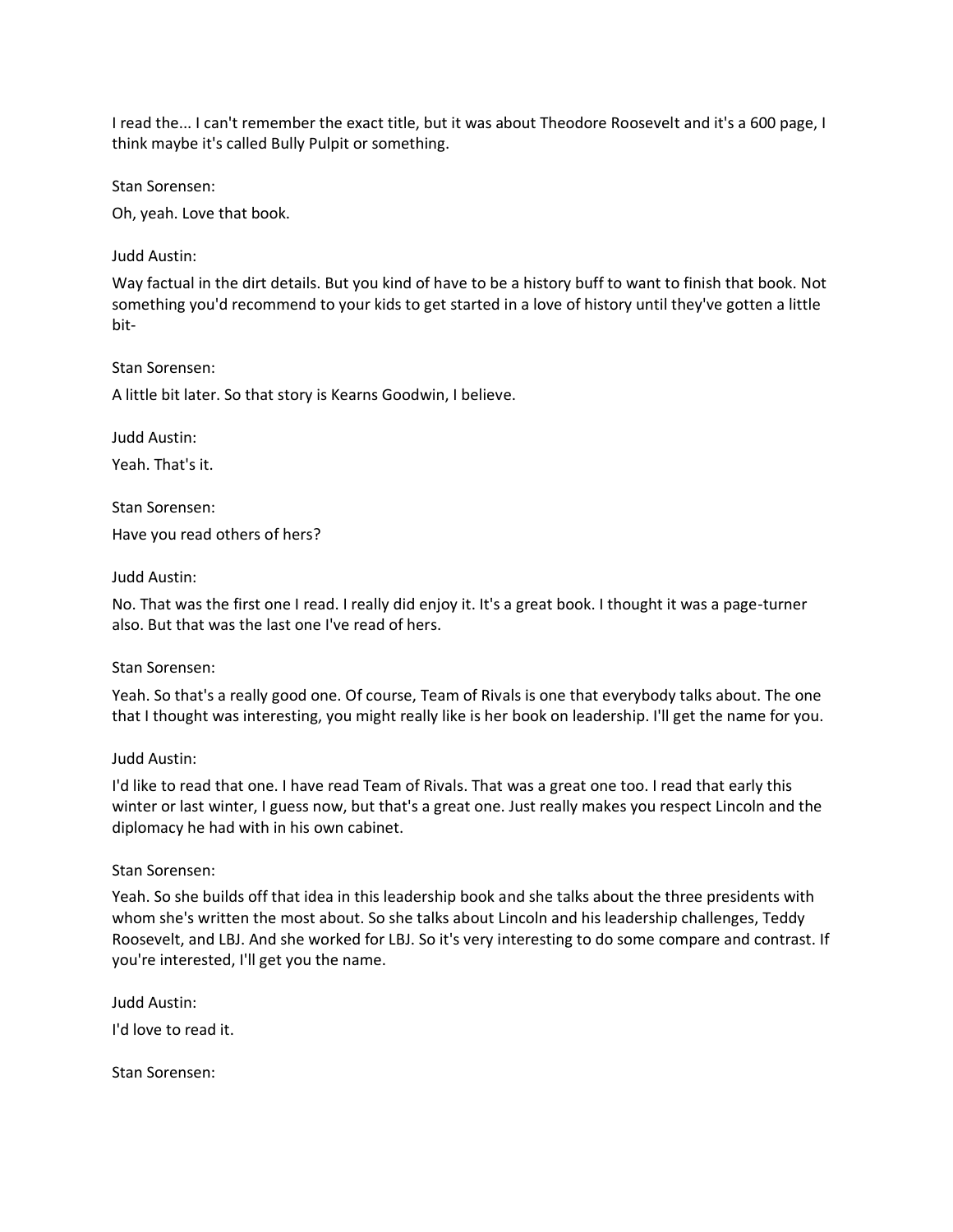And I'll bore you quickly with a quick anecdote. So she, after Team of Rivals was published, she was the keynote speaker at a travel conference that I attended when I was at Expedia. And because we had sponsored her as the speaker, we all go meet her and get her to sign the book and the whole thing. And I'm standing back there and it's kind of my partially my show and I'm standing back there and she meets everybody.

# Stan Sorensen:

And at the end, you can tell she's kind of tired. And I sit down with her and I say, "I would like to talk with you. I only have one question and it's a very important topic. It's been weighing on me." She says, "Can I get the size?" I said, "Red Sox forecast for this season." Because she's an avid Red Sox fan. Boy did she light up. And we spent about 20 minutes talking baseball. She's pretty amazing anyway.

# Judd Austin:

Yeah. I love her books. She should be happy now with the Red Sox.

# Stan Sorensen:

She's, I think, very happy with the Red Sox. So sort of shifting away from that kind of sticking on entertainment though, in 2020 when we're all locked down, binging was all the rage of course. What did you and the family binge that you would recommend or that you just really enjoyed?

# Judd Austin:

So we exposed our kids to all the old movies that we quoted and they didn't get the quotes on. So we re-watched Sandlot over and over. I love John Wayne movies. Grew up on those with my grandpa. John Wayne reminds me of my grandpa.

# Stan Sorensen:

It's awesome.

# Judd Austin:

So I think they've seen every Western John Wayne movie there is good. A family favorite that probably, if it wasn't streaming now we would've wore out the tapes or the discs was Lonesome Dove, an old CBS miniseries they did.

Stan Sorensen:

It was great miniseries.

# Judd Austin:

A cowboy classic. That's kind of what we do in our free time. We ride horses. We rodeo together. So we watched that and my kids can quote Gus from Lonesome Dove pretty fluently, which I don't know if that's good or bad in all circumstances.

Stan Sorensen:

I don't know if that's good or bad either.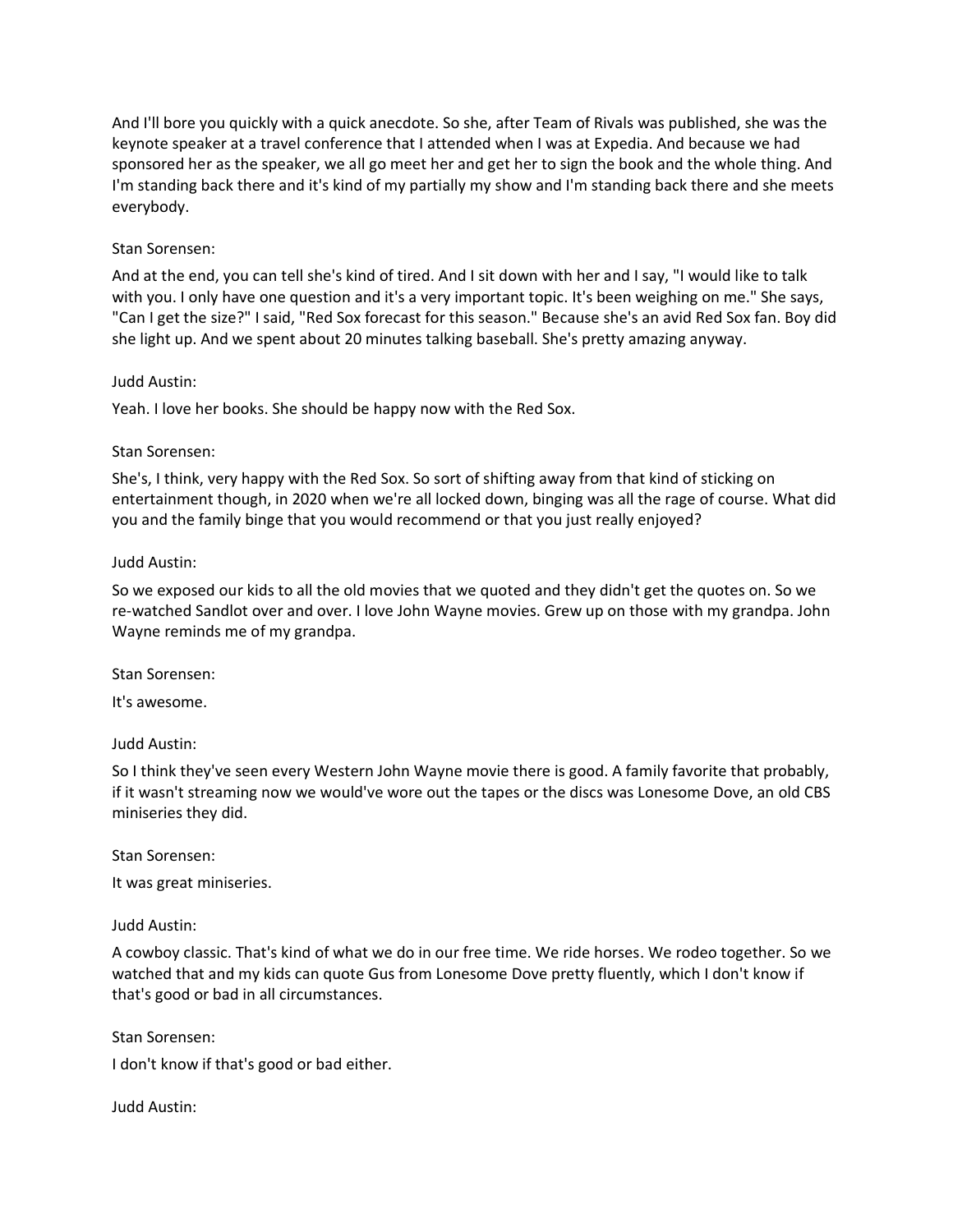But that's kind of what we stuck to. We didn't really watch a lot of Netflix series or anything like that. We're on the go a lot. And even during the lockdown, we had plenty to do outside and stay busy. So we stuck with the classics there and now our kids, they can say you're killing me smalls and we all-

Stan Sorensen:

And they get it.

Judd Austin:

... get a good kick out of it.

## Stan Sorensen:

So that's awesome. That is really awesome. There's some of my favorites that are in there as well. So you need to get them outed to read Lonesome Dove and then all the sequels-

Judd Austin:

Yeah. That's true.

## Stan Sorensen:

... at some point. Maybe wait. The younger ones might want to wait. There's some pretty graphic stuff in there.

## Judd Austin:

My boys are 12 and 14. I think we first watched Lonesome Dove a few years ago. And we were having to do some careful explanations that kept them innocent and naive to what was actually being said.

#### Stan Sorensen:

Yeah. I know exactly what scenes you're talking about. We're a family show here. We're not going to go any further on that. So I know because we talk about it, you and the family, you've got your horses, you've got the rodeos and that keeps you hopping. I think you made the statement that it's not an Austin family vacation without a horse trailer in tow, which I loved. Was there opportunity though for you or anyone else in the family to pick up any new hobbies in the last year?

# Judd Austin:

New hobbies? Maybe the opposite. I don't think we picked up any new hobbies. My youngest daughter really kind of showed a propensity to be an artist. My mother-in-law is a great artist, can paint, can do leather work, and I've just hoped one of my kids would pick that up. And so the youngest seems to have the most natural ability.

# Judd Austin:

And so she spent a lot of time doing that and that was fun to develop. But actually, when all the activities got shut down and the youth sports slowed down, we really kind of stepped back and evaluated the amount of time we were spending together and how much we enjoyed that. We played a lot more game nights and learned card games and board games and just being together at home or on short trips to see family.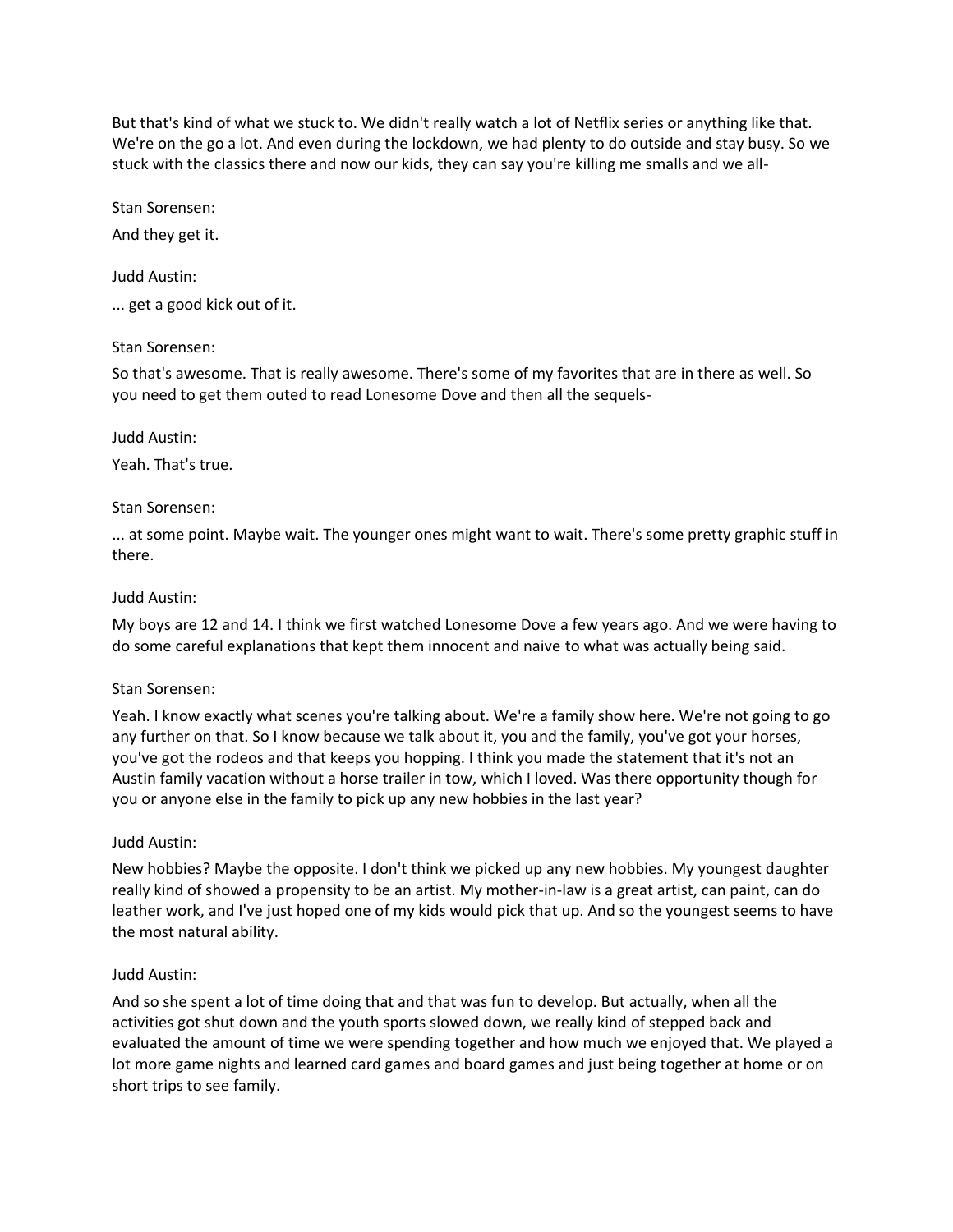And so as the pandemic has kind of led up, we've made choices. The lesson learned for us of that is quality family time can trump just being busy. And so we kind of took a step back and our kids are old enough now. They can pick what they really like or what they don't like. We said, hey, pick the two or three things you really like instead of the 30 activities it feels like each of us do in all the directions.

## Judd Austin:

So we really kind of evaluated priorities and took a step back. And even with things opening up and youth sports coming back, we've eliminated some clutter we had and spent more time with each other. So that was a good impact on our family from the lots of time to get other last year and a half.

## Stan Sorensen:

No, that's fantastic. And I commend you for that. That's really great to hear. So final question, very open ended, any parting thoughts? Anything on the business side, anything on the not business side that you'd like to share.

## Judd Austin:

No. Parting thoughts is just kind of overall theme throughout our conversation is just the world is a really dynamic place, and I don't think anybody could have foresaw the challenges we face today a year ago. We try to compare it to different times and react similarly, but I don't think that's always the answer. I think we have to be innovative in how we look for responses to certain circumstances and keep our finger to the wind.

# Judd Austin:

As we're making one decision, we've got to look ahead and see what that impact is. And just from a personal standpoint, I think that's always best done when we're able to talk with other people who maybe have different perspective than us.

# Judd Austin:

I mean, at the bank, when we have strategic planning, we bring in senior management of the group and we all have a marketing perspective or have a compliance perspective or loan production or whatever the perspective is. And when we get in and we look at things differently, we pick our heads up away from our desk, we really make better decisions.

#### Judd Austin:

And I think that's a lesson that in our businesses, in our homes, in our families, that all of us could do is keep our heads up, finger to the wind, and adjust ourselves as we need to. So that no matter what comes up, what the challenges are, because there will always be challenges, just how do we react to those and make sure that we're setting ourselves up for success.

#### Stan Sorensen:

No, that's great. And I agree with you 100%. There's a term that I've heard used and I've been using it myself for a while, which is a learning organization. Which is exactly what you just described, where you listen as much as you share and you take your inputs from a variety of different perspectives and somewhere in the mix of all of that is the right answer for right now.